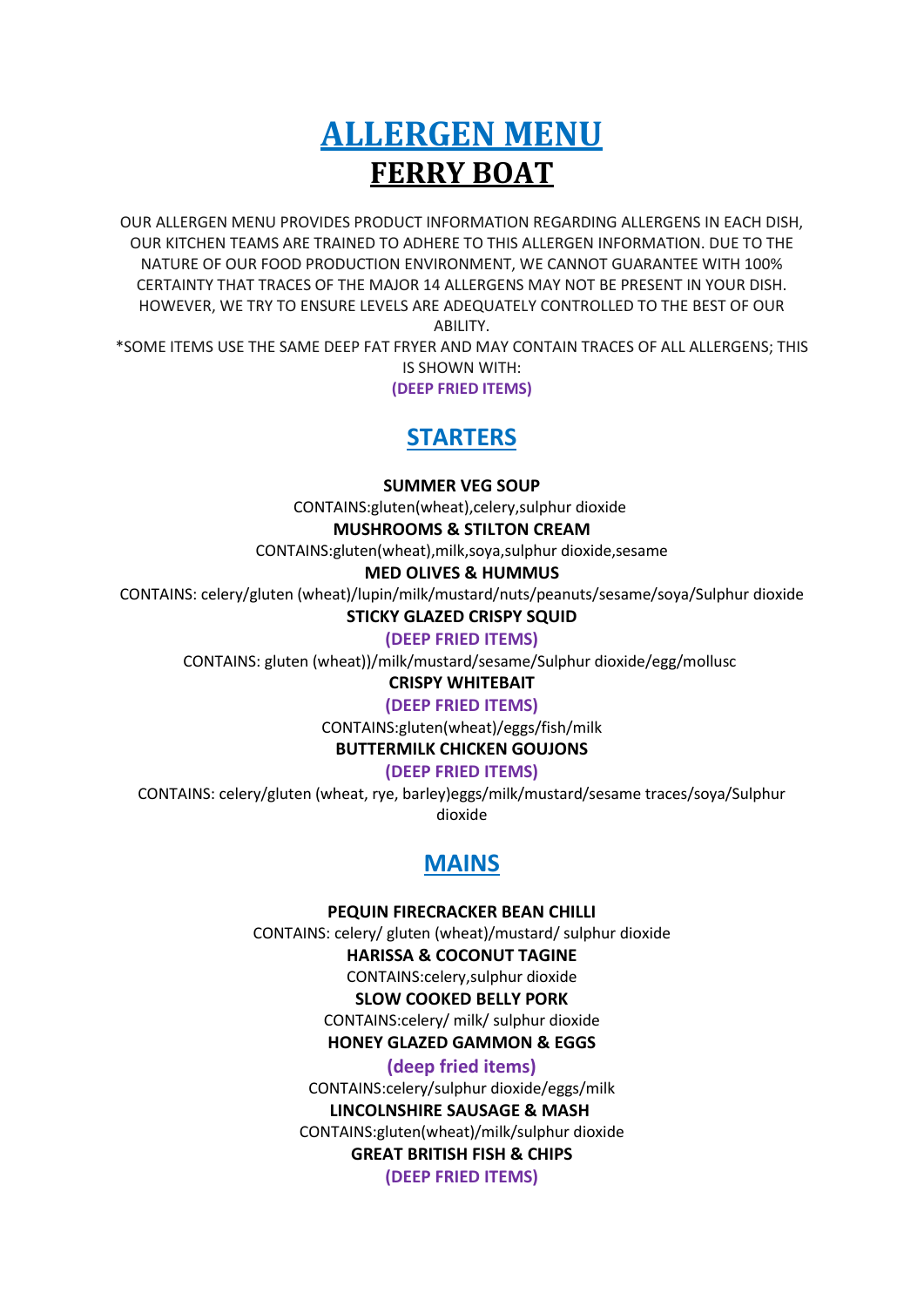CONTAINS: celery/gluten (wheat, rye, barley)/crustaceans/eggs/fish/milk/mollusc/soya/Sulphur

dioxide

#### **BREADED WHOLETAIL SCAMPI**

**(DEEP FRIED ITEMS)**

CONTAINS:gluten(wheat)/crustacean/egg//Sulphur dioxide

**WOODLAND MUSHROOM, CHICKEN & BABY SPINACH**

CONTAINS:milk/sulphur dioxide

**SOUTHERN SOUL BEEF CHILLI CON CARNE**

CONTAINS:celery/gluten(wheat)/milk/mustard/sulphur dioxide

**STEAK&ALE PIE**

**(DEEP FRIED ITEM)**

CONTAINS: celery/gluten (wheat, barley)/egg/lupin/milk/sulphur dioxide

**CHICKEN & HAM PIE (DEEP FRIED ITEMS)**

CONTAINS: celery/gluten (wheat)/egg/lupin/milk/soya/sulphur dioxide

**CHAR-GRILLED 8OZ Rib eye STEAK**

**(DEEP FRIED ITEMS)**

CONTAINS:gluten(wheat,barley)/milk/sulphur dioxide

# **BURGERS**

**THE RAINBOW BURGER**

**(DEEP FRIED ITEMS)**

CONTAINS: gluten (wheat)/eggs/lupin/milk/mustard/sesame/sulphur dioxide

**HUNTERS CHICKEN**

**(DEEP FRIED ITEMS)**

CONTAINS:gluten (wheat)/eggs/lupin/milk/mustard/sesame/Sulphur dioxide

### **MOVING MOUNTAINS**

**(DEEP FRIED ITEM)**

CONTAINS:gluten(wheat),sesame,soya,peanut,nuts,sulphur dioxide

#### **SPINACH AND FALAFEL**

**(DEEP FRIED ITEM)**

CONTAINS:gluten(wheat),sesame,mustard/soya/sulphur dioxide/nut traces

# **BAGUETTES**

#### **MATURE CHEDDAR CHEESE & CHUTNEY**

**(DEEP FRIED ITEMS)**

CONTAINS: celery/gluten (wheat)/milk/mustard/nut traces/soya/Sulphur dioxide

#### **TEXAN BBQ PULLED PORK**

**(DEEP FRIED ITEM)**

CONTAINS:gluten(wheat),mustard,

#### **SAUSAGE ONION & MUSTARD MAYO**

**(DEEP FRIED ITEMS)**

CONTAINS:gluten(wheat)/mustard/ soya/sulphur dioxide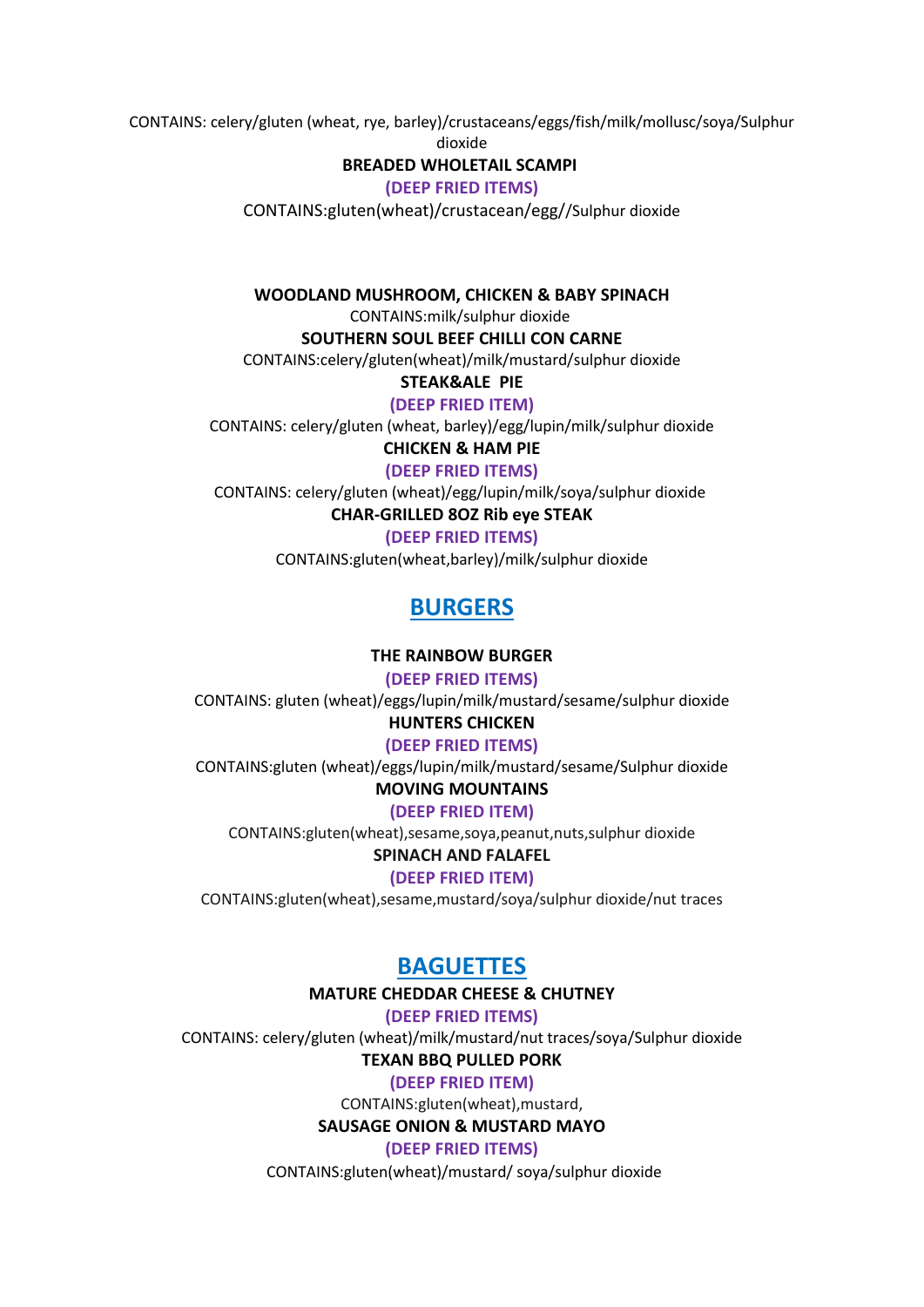#### **BATTERED FISH GOUJONS & TARTARE**

**(DEEP FRIED ITEMS)**

CONTAINS: gluten (wheat, rye, barley)/crustaceans/eggs/fish/milk/mollusc/mustard/soya/Sulphur

dioxide

**PUB CLUB CHICKEN, BACON MAYO**

**(DEEP FRIED ITEM)**

CONTAINS:gluten(wheat),milk,soya

#### **Vegan meatball**

**(DEEP FRIED ITEMS)**

CONTAINS: gluten (wheat, rye, barley)/Soya/Celery/Egg/Mustard

# **SALADS**

**THE GREEK**

CONTAINS:mustard/soya/sulphur dioxide,milk

#### **HERITAGE TOMATO & MOZZARELLA**

CONTAINS:celery/eggs traces/pine nuts & other nut traces/sesame traces/milk/mustard/soya/sulphur dioxide

#### **CAESAR**

CONTAINS:celery/gluten(wheat,rye,barley)fish/eggs/milk/mustard/soya/sulphur dioxide

### **SUNDAY ROAST MAINS**

**ROAST BRITISH BEEF** CONTAINS: celery/gluten (wheat, rye, barley) /eggs /milk /nut traces /soya/Sulphur dioxide **SLOW ROASTED PORK BELLY** CONTAINS: celery/gluten (wheat, rye, barley) /eggs /milk /nut traces /soya/Sulphur dioxide

#### **GARLIC & THYME CHICKEN SUPREME**

CONTAINS: celery/gluten (wheat, rye, barley) /eggs /milk /nut traces /soya/Sulphur dioxide **VEGETARIAN NUTROAST**

CONTAINS: celery/gluten (wheat, oats, rye, barley)/lupin/eggs/milk/mustard/nuts (almond, cashew, chestnuts)/peanut traces/sesame/soya/Sulphur dioxide

# **DESSERTS**

**SSTICKY TOFFEE PUDDING** CONTAINS: gluten (wheat, rye, barley)/eggs/lupin/milk/nut traces/peanuts/sesame **NEW YORK CHEESECAKE** CONTAINS:milk,sulphur dioxide **COOKIE DOUGH BROWNIE** CONTAINS:gluten(wheat),soya **DESSERT OF THE DAY** CONTAINS:ask a member of staff **SORBET SELECTION** CONTAINS: **VANILLA ICE CREAM**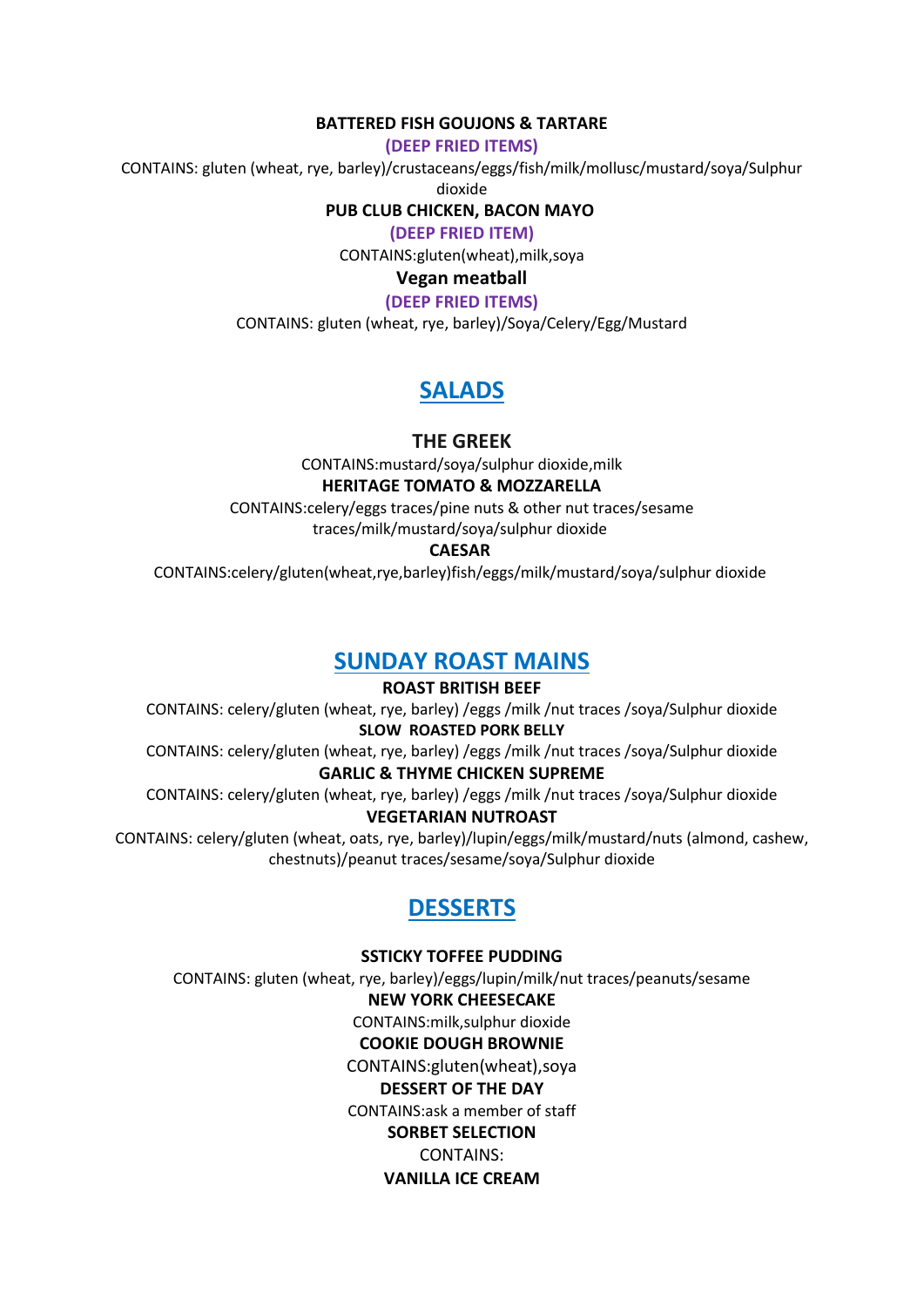CONTAINS:sulphur dioxide

### **SIDES**

#### **GARLIC BREAD**

CONTAINS: gluten (wheat)/lupin/milk/sesame/sulphur dioxide **GARLIC BREAD & CHEESE** CONTAINS: gluten (wheat)/lupin/milk/sesame/sulphur dioxide

**BEER BATTERED ONION RINGS**

**(DEEP FRIED ITEMS)**

CONTAINS: gluten (wheat, barley)

**RUSTIC SEASONED CHIPS/SWEET POTATO FRIES**

**(DEEP FRIED ITEMS)**

#### **HOUSE SALAD**

CONTAINS:mustard/sulphur dioxide

#### **PEPPERCORN SAUCE**

CONTAINS:milk,sulphur dioxide

**STILTON SAUCE**

CONTAINS:milk,sulphur dioxide

### **SUNDAY SIDES**

**CAULIFLOWER CHEESE** CONTAINS: milk/ gluten (wheat)/ mustard/ **HERB ROAST POTATOES** CONTAINS: milk/ sulphur dioxide **YORKSHIRE PUDDING & GRAVY**

CONTAINS: milk/ egg/ gluten (wheat)/ soya/ sulphur dioxide/ celery **SEASONAL VEGETABLES**

CONTAINS:

### **LOADED FRIES**

**CHIPOTLE CHICKEN**

**(DEEP FRIED ITEMS)**

CONTAINS: gluten (wheat, rye, barley)/ eggs/milk/mustard/Sulphur dioxide

#### **BBQ PULLED PORK**

**(DEEP FRIED ITEMS)**

CONTAINS:celery/gluten(wheat)/milk/mustard/sulphur dioxide

#### **CHEESY CHIPS & DIPS**

**(DEEP FRIED ITEMS)**

CONTAINS:eggs/milk/mustard/sulphur dioxide

### **BURRITOS**

#### **SOUL BEEF CHILLI**

**(DEEP FRIED ITEMS)**

CONTAINS:celery/gluten(wheat)/milk/mustard/sulphur dioxide **CHIPOTLE CHICKEN & BACON**

**(DEEP FRIED ITEMS)**

CONTAINS:celery/gluten(wheat)/milk/mustard/sulphur dioxide **TEXAN BBQ PULLED PORK**